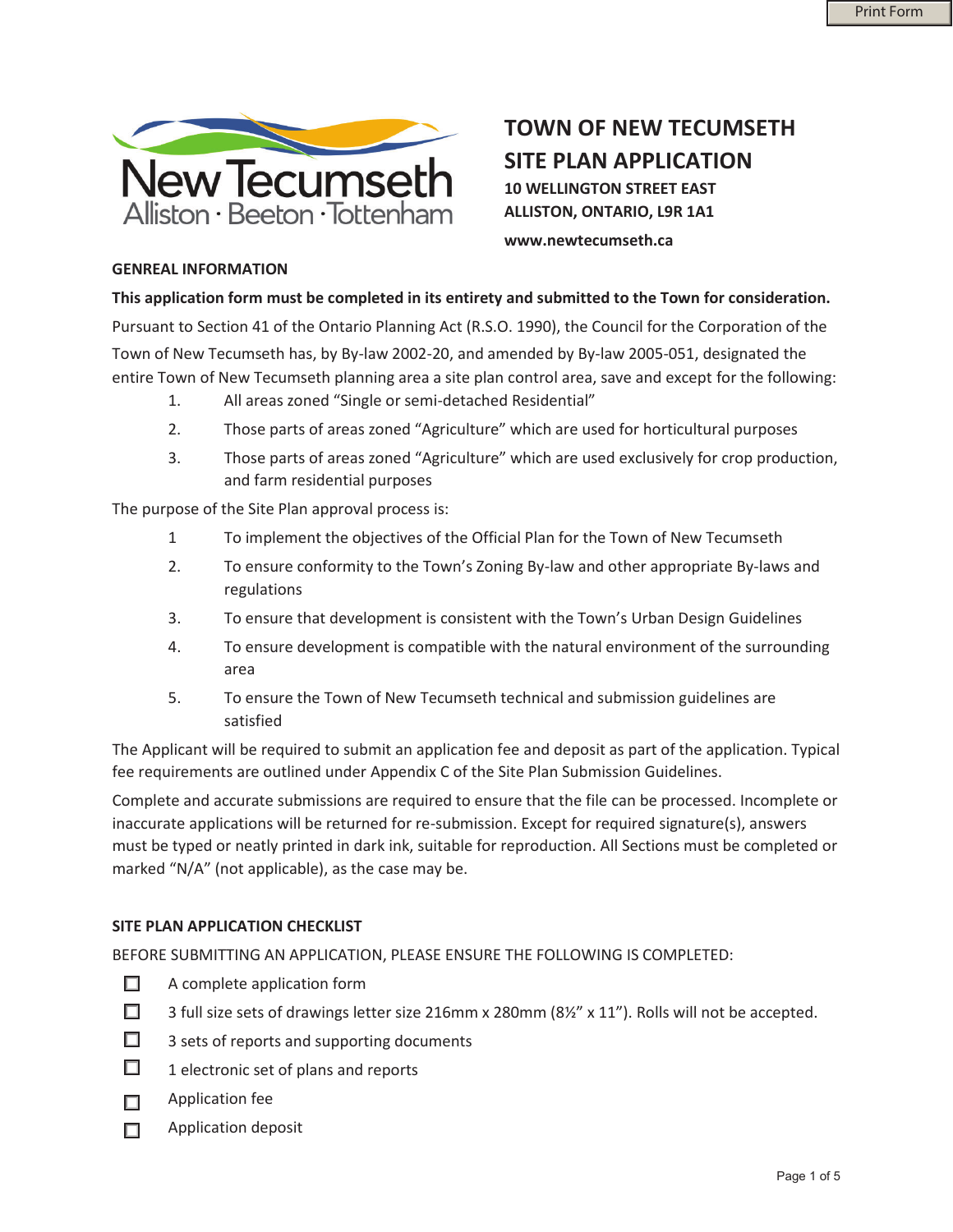| <b>1. APPLICANT INFORMATION</b> |                                    |                 |             |  |  |
|---------------------------------|------------------------------------|-----------------|-------------|--|--|
| <b>NAME</b>                     | <b>COMPANY</b>                     |                 |             |  |  |
|                                 |                                    |                 |             |  |  |
| <b>ADDRESS</b>                  | <b>CITY</b>                        | <b>PROVINCE</b> | POSTAL CODE |  |  |
|                                 |                                    |                 |             |  |  |
| <b>EMAIL</b>                    |                                    | PHONE NO.       |             |  |  |
|                                 |                                    |                 |             |  |  |
| <b>APPLICANT IS:</b>            |                                    |                 |             |  |  |
| <b>PROPERTY OWNER</b><br>П      | AUTHORIZED AGENT OF PROPERTY OWNER |                 |             |  |  |

| <b>2. PROPERTY INFORMATION</b> |
|--------------------------------|
| <b>ADDRESS</b>                 |
|                                |
| <b>LEGAL DESCRIPTION</b>       |
|                                |
| DATE LANDS ACQUIRED BY OWNER:  |
|                                |

| <b>3. REGISTERED PROPERTY OWNER INFORMATION</b> |                     |          |             |  |
|-------------------------------------------------|---------------------|----------|-------------|--|
| <b>REGISTERED OWNER</b>                         | <b>CONTACT NAME</b> |          |             |  |
|                                                 |                     |          |             |  |
| <b>ADDRESS</b>                                  | <b>CITY</b>         | PROVINCE | POSTAL CODE |  |
|                                                 |                     |          |             |  |
| <b>EMAIL</b>                                    | PHONE NO.           |          |             |  |
|                                                 |                     |          |             |  |

| <b>4. OWNER'S AUTHORIZATION</b>                       |                                                                                                                                                    |
|-------------------------------------------------------|----------------------------------------------------------------------------------------------------------------------------------------------------|
| I (we),<br>(Name(s) of owner, individuals or company) | being the registered owner(s) of the subject lands, hereby                                                                                         |
| authorize<br>(Name of Agent)                          | to prepare and submit a Site Plan Control Application.                                                                                             |
| Signature of Owner<br>to bind is required.            | Date<br>Note: If the owner is an incorporated company, the company seal shall be applied. If there is not a company seal, a statement of authority |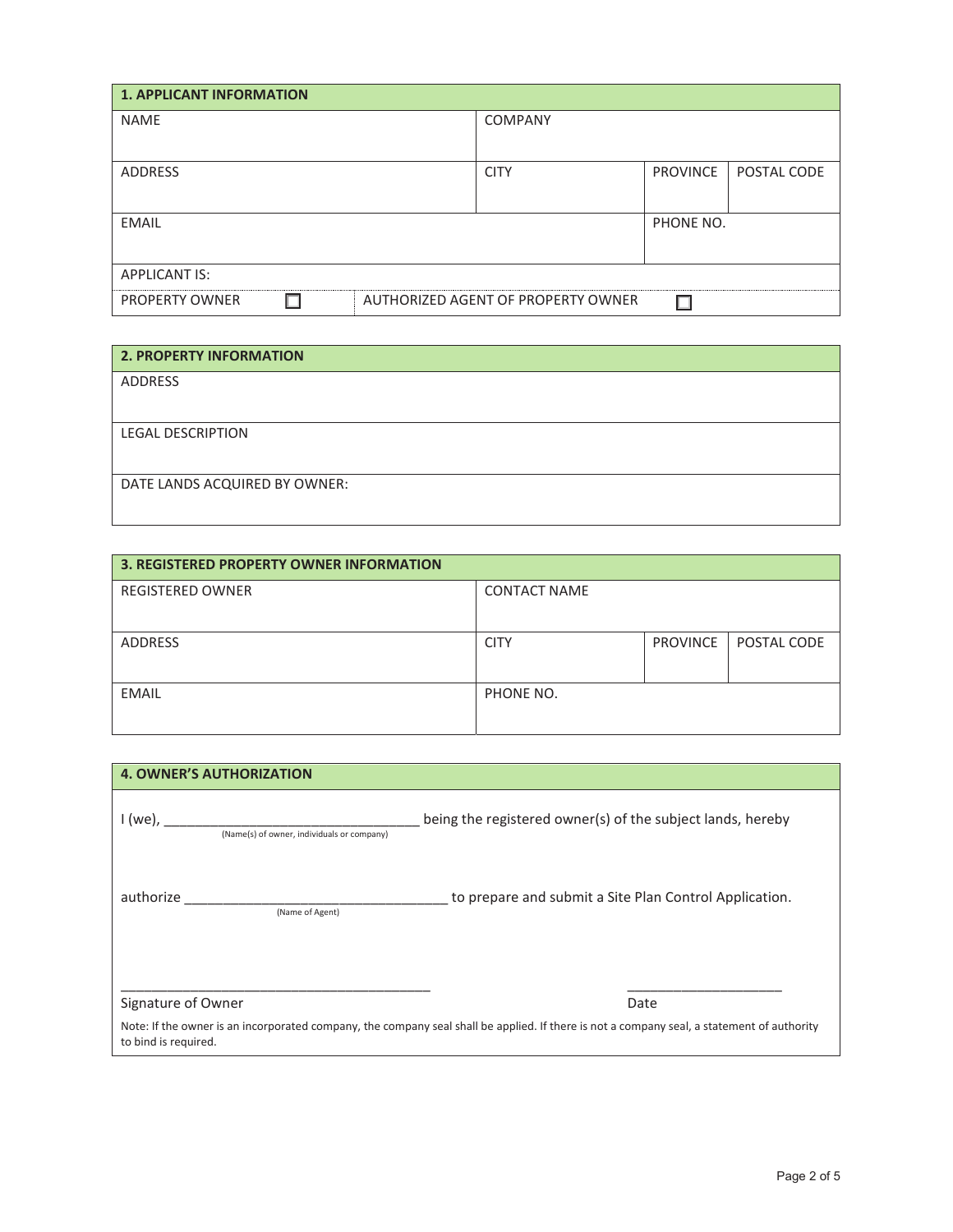| <b>5. DEVELOPER CHARGE BACK INFORMATION</b><br>(INVOICES RELATED TO THE PROJECT WILL BE SENT TO THE CONTACT BELOW) |                |                 |             |  |
|--------------------------------------------------------------------------------------------------------------------|----------------|-----------------|-------------|--|
| <b>CONTACT NAME</b>                                                                                                | <b>COMPANY</b> |                 |             |  |
| <b>ADDRESS</b>                                                                                                     | <b>CITY</b>    | <b>PROVINCE</b> | POSTAL CODE |  |
| <b>EMAIL</b>                                                                                                       | PHONE NO.      |                 |             |  |

## **6. AGREEMENT ON COSTS**

I have enclosed the applicable application processing fees and deposits.

I, \_\_\_\_\_\_\_\_\_\_\_\_\_\_\_\_\_\_\_\_\_\_\_\_\_\_\_\_\_\_\_\_\_, being the applicant for the subject lands, hereby agree that (Name of Applicant)

notwithstanding that the agent may make payments on my behalf, shall be solely and fully responsible for paying all costs the Municipality may incur in the processing of this application. I further agree that such costs shall be paid promptly upon being invoiced by the Town, failing which such costs, interest, and administration fees may be collected which may include recovering costs as taxes.

Note: Development Charges may be applicable to the development, which this application, if approved, will facilitate. Any questions with respect to the applicability of the Town's Development Charge By-law should be made to the Manager of Finance.

 $\overline{\phantom{a}}$  , and the contribution of the contribution of the contribution of the contribution of the contribution of the contribution of the contribution of the contribution of the contribution of the contribution of the

Signature of Applicant **Date** 

| <b>7. PROJECT INFORMATION</b>                  |                      |                                       |                     |                |                  |                |
|------------------------------------------------|----------------------|---------------------------------------|---------------------|----------------|------------------|----------------|
| PROVIDE A DETAILED DESCRIPTION OF THE PROPOSAL |                      |                                       |                     |                |                  |                |
|                                                |                      |                                       |                     |                |                  |                |
|                                                |                      |                                       |                     |                |                  |                |
|                                                |                      |                                       |                     |                |                  |                |
|                                                |                      |                                       |                     |                |                  |                |
| <b>EXISTING GFA TO REMAIN</b>                  |                      |                                       | <b>PROPOSED GFA</b> |                | <b>TOTAL GFA</b> |                |
|                                                | m <sup>2</sup>       |                                       |                     | m <sup>2</sup> |                  | m <sup>2</sup> |
| <b>ROLL NUMBER(S)</b>                          |                      | NUMBER OF COMMERCIAL/INDUSTRIAL UNITS |                     |                |                  |                |
|                                                |                      |                                       |                     |                |                  |                |
|                                                |                      |                                       |                     |                |                  |                |
| <b>TYPE OF USE</b>                             |                      | NUMBER OF RESIDENTIAL UNITS           |                     |                |                  |                |
| RESIDENTIAL                                    | <b>INDUSTRIAL</b>    |                                       | п                   | 1 BEDROOM      |                  |                |
| COMMERCIAL<br>П                                | <b>INSTITUTIONAL</b> |                                       | □                   | 2 BEDROOM      |                  |                |
| NUMBER OF STOREYS                              |                      |                                       | <b>OTHER</b>        |                |                  |                |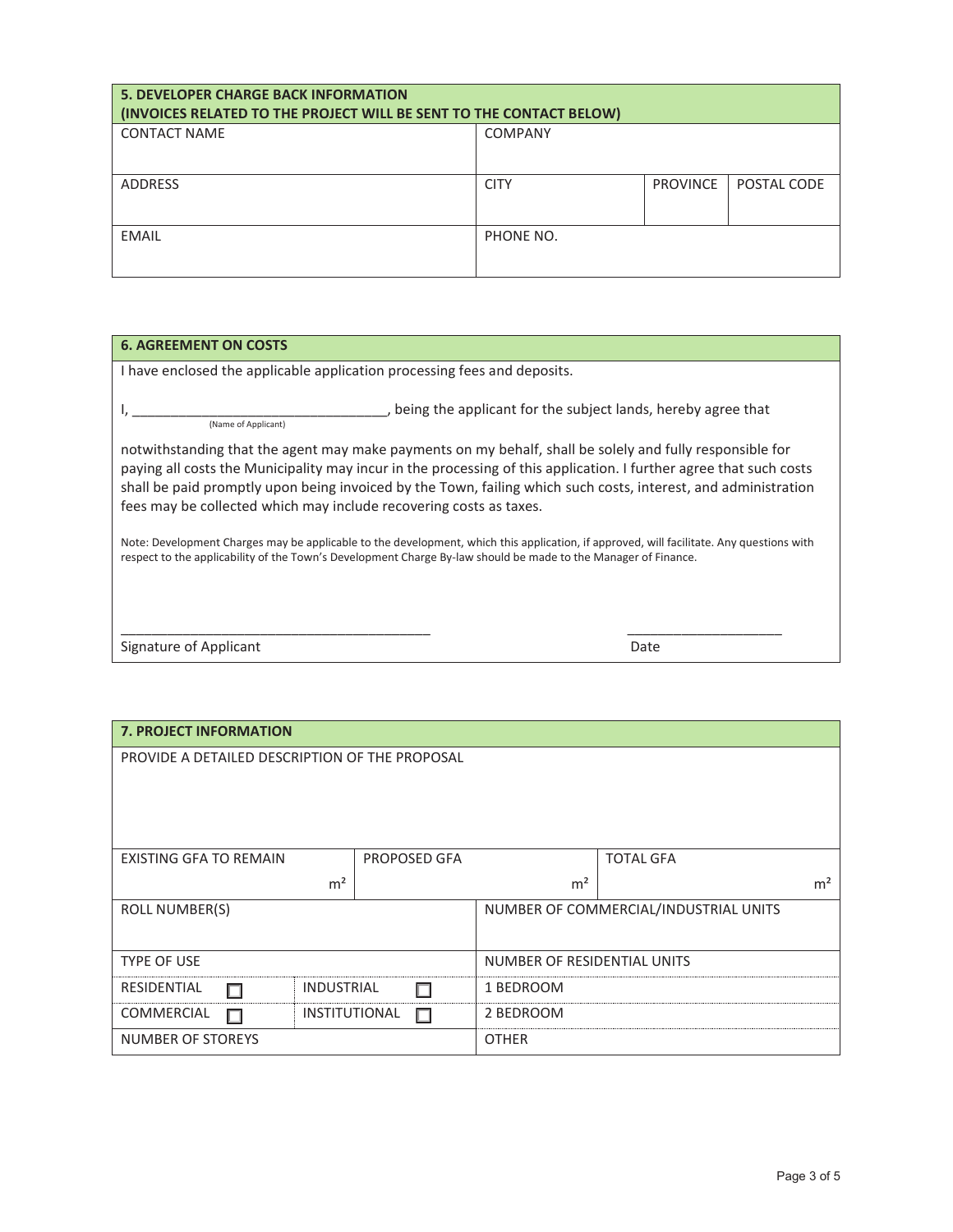| <b>8. ZONING INFORMATION</b> | ZONING BY-LAW REQUIREMENTS | <b>EXISTING</b> | <b>PROPOSED</b> |
|------------------------------|----------------------------|-----------------|-----------------|
| LOT COVERAGE (%)             |                            |                 |                 |
| <b>FRONT YARD SETBACK</b>    |                            |                 |                 |
| EXTERIOR YARD SETBACK        |                            |                 |                 |
| <b>INTERIOR YARD SETBACK</b> |                            |                 |                 |
| <b>REAR YARD SETBACK</b>     |                            |                 |                 |
| <b>BUILDING HEIGHT</b>       |                            |                 |                 |
| <b>GROSS FLOOR AREA</b>      |                            |                 |                 |
| LANDSCAPE OPEN SPACE (%)     |                            |                 |                 |
| PLANTING STRIP WIDTH         |                            |                 |                 |
| <b>PARKING SPACES</b>        |                            |                 |                 |
| <b>LOADING SPACES</b>        |                            |                 |                 |
| DRIVEWAY WIDTH               |                            |                 |                 |

| <b>9. SERVICING</b>          | <b>TYPE OF SERVICING</b>                            |            | <b>EXISTING</b> |            | <b>PROPOSED</b> |  |
|------------------------------|-----------------------------------------------------|------------|-----------------|------------|-----------------|--|
|                              |                                                     | <b>YES</b> | N <sub>O</sub>  | <b>YES</b> | <b>NO</b>       |  |
|                              | Municipal owned and operated piped water system     |            |                 |            |                 |  |
| Potable Water System         | Privately owned and operated well                   |            |                 |            |                 |  |
|                              | Lake or other water body                            |            |                 |            |                 |  |
|                              | Other means                                         |            |                 |            |                 |  |
|                              | Publicly owned and operated sanitary sewer          |            |                 |            |                 |  |
| Sewage Disposal <sup>1</sup> | Privately owned and operated individual septic tank |            |                 |            |                 |  |
|                              | Privately owned and operated communal septic system |            |                 |            |                 |  |
|                              | Privy                                               |            |                 |            |                 |  |
|                              | Other                                               |            |                 |            |                 |  |
|                              | Storm sewer                                         |            |                 |            |                 |  |
| <b>Storm Drainage</b>        | Ditches/Swales                                      |            |                 |            |                 |  |
|                              | Other                                               |            |                 |            |                 |  |
|                              | Provincial Highway                                  |            |                 |            |                 |  |
| Roads <sup>2</sup>           | Municipal road - Maintained year round              |            |                 |            |                 |  |
|                              | Municipal road - Maintained seasonally              |            |                 |            |                 |  |
|                              | Other public road                                   |            |                 |            |                 |  |
|                              | Private easement                                    |            |                 |            |                 |  |
|                              | Electricity                                         |            |                 |            |                 |  |
| <b>Other Services</b>        | <b>School Busing</b>                                |            |                 |            |                 |  |
|                              | <b>Garbage Collection</b>                           |            |                 |            |                 |  |
|                              | <b>Natural Gas</b>                                  |            |                 |            |                 |  |

Development utilizing privately owned and operated individual or communal septic systems producing more than 4,500L/day of effluent are required to submit a servicing options report and a hydrological report in support of the application.

<sup>2</sup>If access to the subject land is by private road, or if "other public road" or "private easement" was indicated, the Owner of the land or road, and the entity responsible for its maintenance and whether it is maintained seasonally or year round must be made known as part of the application.